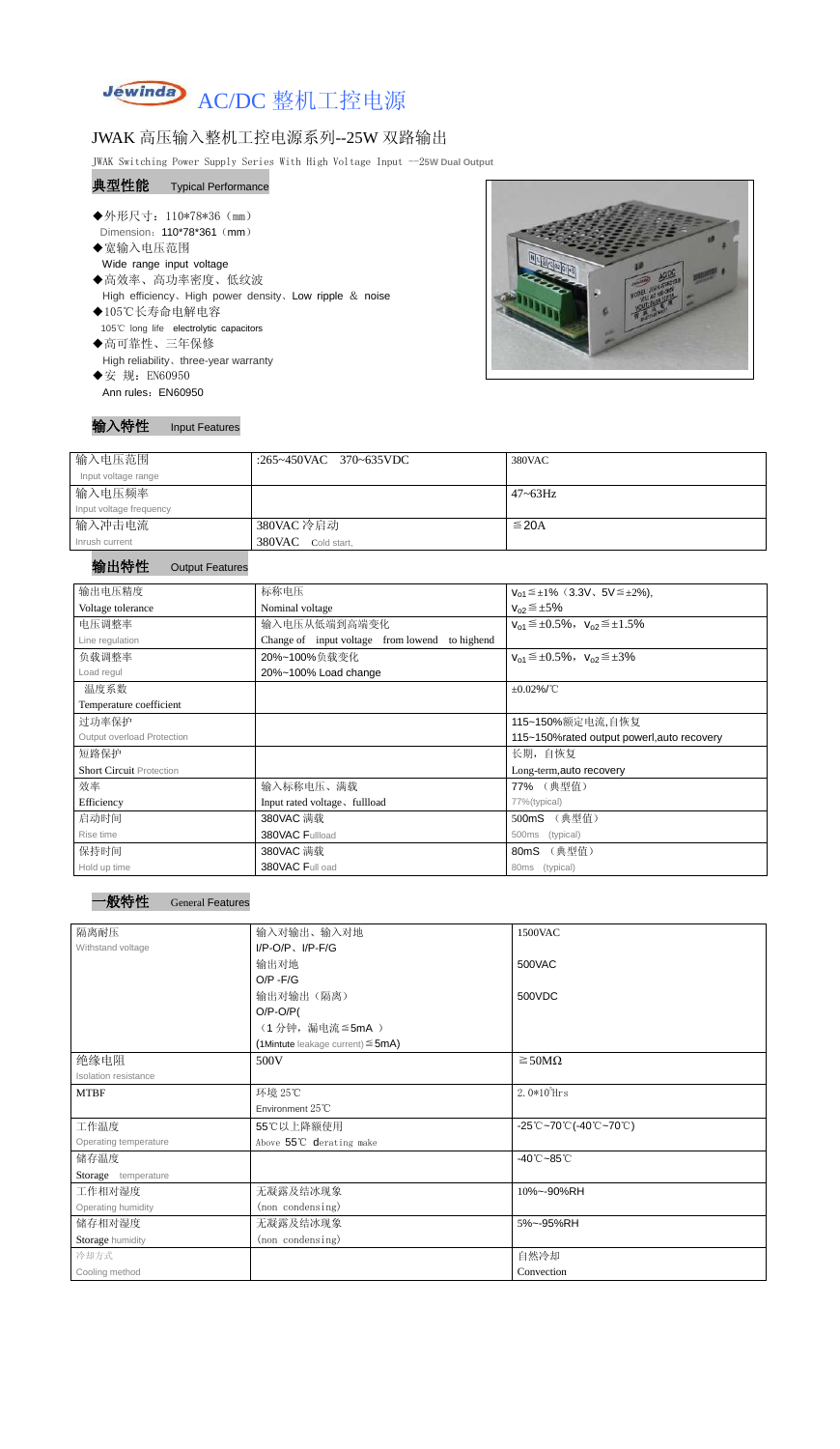

AC/DC 工控电源 AC/DC Switching Power Supply

产品选型 Product selection

| 产品型号                   | 输出电压           | 输出电流           | 输出电压精度         | 纹波噪声                          | 效率         |
|------------------------|----------------|----------------|----------------|-------------------------------|------------|
|                        | Output voltage | Output current | Output voltage | $R\&N$                        |            |
| Model No.              | V <sub>O</sub> | Io             | tolerance      | $V$ $\mathrm{(p\text{-}p)mV}$ | Efficiency |
| JWAK-25D5G             | $+5V$          | $0.2 - 2.5A$   | $\pm 2\%$      | 80mV                          | 73%        |
|                        | $-5V$          | $0.2 - 2.5A$   | $\pm 3\%$      | 80mV                          |            |
| <b>JWAK-25D12G</b>     | $+12V$         | $0.1 - 1.0A$   | $\pm 1\%$      | 120mV                         | 78%        |
|                        | $-12V$         | $0.1 - 1.0A$   | $\pm 3\%$      | 120mV                         |            |
| <b>JWAK-25D15G</b>     | $+15V$         | $0.1 - 0.8A$   | $\pm 1\%$      | 120mV                         | 79%        |
|                        | $-15V$         | $0.1 - 0.8A$   | $\pm 3\%$      | 120mV                         |            |
| JWAK-25S5S5GI          | $+5V$          | $0.4 - 4.0A$   | $\pm 2\%$      | 80mV                          | 73%        |
|                        | $+5V$          | $0.1 - 1.0A$   | $\pm$ 5%       | 80mV                          |            |
|                        | $+5V$          | $0.3 - 3.0A$   | $\pm 2\%$      | 80mV                          | 76%        |
| <b>JWAK-25S5S12GI</b>  | $+12V$         | $0.1 - 1.0A$   | $\pm$ 5%       | 120mV                         |            |
| <b>JWAK-25S5S15GI</b>  | $+5V$          | $0.3 - 3.0A$   | $\pm 2\%$      | 80mV                          | 77%        |
|                        | $+15V$         | $0.1 - 0.7A$   | $\pm$ 5%       | 120mV                         |            |
| <b>JWAK-25S5S24GI</b>  | $+5V$          | $0.1 - 3.0A$   | $\pm 2\%$      | 80mV                          | 78%        |
|                        | $+24V$         | $0.1 - 0.4A$   | $\pm$ 5%       | 150mV                         |            |
| <b>JWAK-25S12S5GI</b>  | $+12V$         | $0.2 - 2.0A$   | $\pm 2\%$      | 80mV                          | 76%        |
|                        | $+5V$          | $0.1 - 1.0A$   | $\pm$ 5%       | 120mV                         |            |
| JWAK-25S12S12GI        | $+12V$         | $0.2 - 1.5A$   | $\pm 1\%$      | 120mV                         | 79%        |
|                        | $+12V$         | $0.1 - 0.5A$   | $\pm$ 5%       | 120mV                         |            |
| JWAK-25S12S15GI        | $+12V$         | $0.1 - 1.5A$   | $\pm 1\%$      | 120mV                         | 80%        |
|                        | $+15V$         | $0.1 - 0.5A$   | $\pm$ 5%       | 120mV                         |            |
| <b>JWAK-25S12S24GI</b> | $+12V$         | $0.1 - 1.0A$   | $\pm 1\%$      | 120mV                         | 81%        |
|                        | $+24V$         | $0.1 - 0.5A$   | $\pm 5\%$      | 150mV                         |            |

注: 1、纹波噪声测试方法: 使用一根 12"双绞线, 在终端并联 0.1uF 和 47uF 电容, 在 20MHz 带宽下测试。

2、因篇幅有限,以上只是部分产品列表,若需列表以外产品,请与本公司销售部联系。

Note:1、 Ripple & noise are measured at 20MHz of bandwidth by using a 12"twisted pair-wire terminatedwith a 0.1uF & 47uF parallel capacitor

2、Due to space limitations ,the above list is only for some products, If other than a list of products, please contact the Company's sales department.